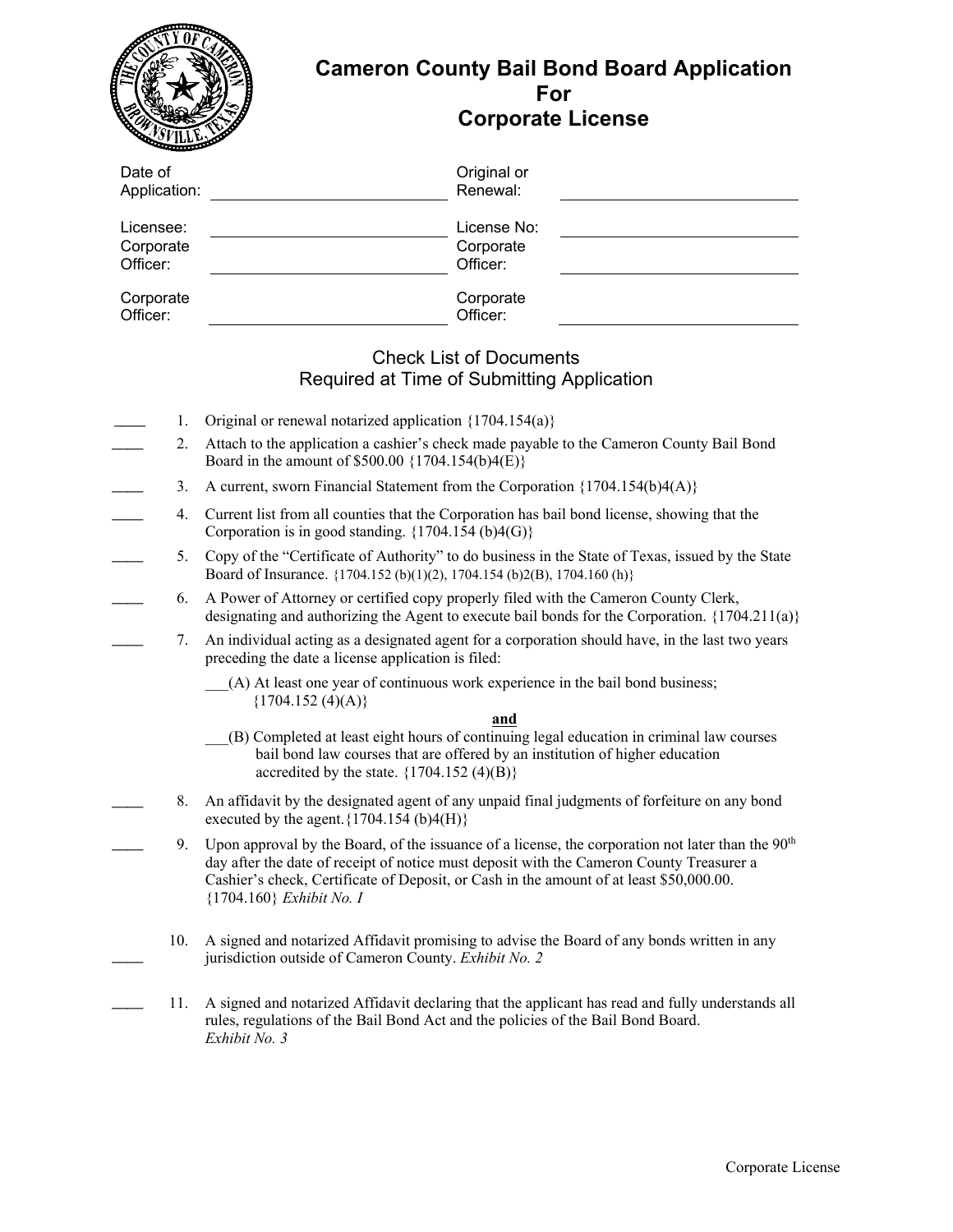

# Cameron County Bail Bond Board APPLICATION FOR "CORPORATE" LICENSE

|         | Do not write in this space for Office Use Only  |                                                           |                                                                                                                                     |           |
|---------|-------------------------------------------------|-----------------------------------------------------------|-------------------------------------------------------------------------------------------------------------------------------------|-----------|
|         | License No.                                     |                                                           | <b>Security Deposit Filed</b>                                                                                                       |           |
| Issued: |                                                 | Expires:                                                  | License Fee Paid                                                                                                                    |           |
|         | Name of Corporate Surety<br>Home Office Address | Name of Corporate Officer submitting application to Board | City, State, Zip Code                                                                                                               | Phone No. |
| n       | Yes $\Box$ No $\Box$                            |                                                           | Is this Corporation qualified to write fidelity, guarantee, surety bonds under the Texas Insurance Code as amended? If "NO" explain |           |

|   | Is this Corporation chartered or admitted to do business in the State of Texas? If "No" explain<br>No.<br>Yes<br>$\tilde{}$ | Years chartered |
|---|-----------------------------------------------------------------------------------------------------------------------------|-----------------|
| ∼ |                                                                                                                             |                 |
|   |                                                                                                                             |                 |

|   | Full Name of Agent    |                                           |            |
|---|-----------------------|-------------------------------------------|------------|
|   | Home Address          |                                           | Home Phone |
|   |                       |                                           |            |
| Δ | City, State, Zip Code |                                           |            |
|   |                       |                                           |            |
|   | Place of Birth        | Texas Drivers License No. or Texas ID No. |            |
|   |                       |                                           |            |
|   |                       |                                           |            |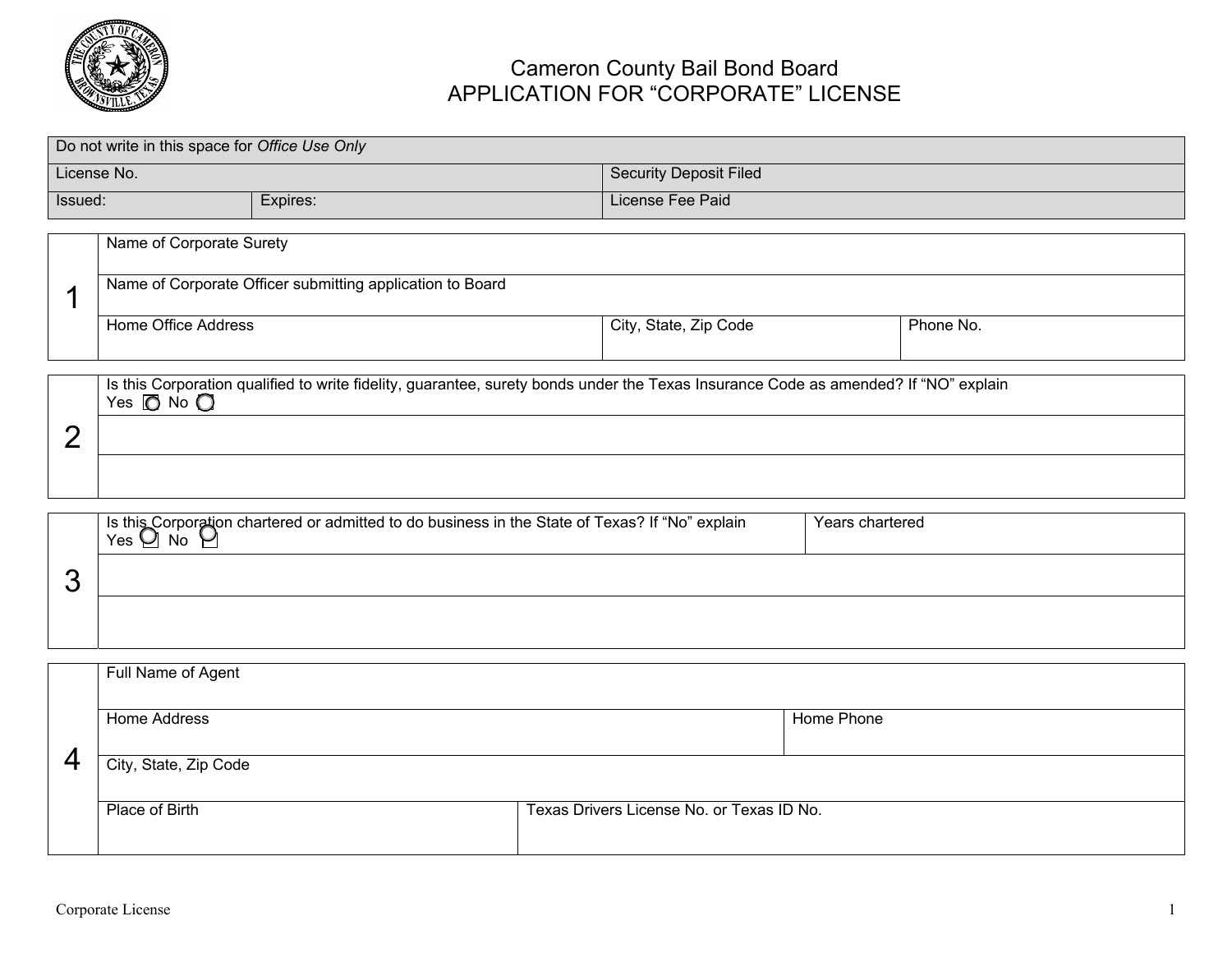| <b>Bonding Company Address</b> | Bonding Company Phone No. |
|--------------------------------|---------------------------|
| City, State, Zip Code          |                           |

| . .<br>.<br>⊧ of citation<br>∵ Service or J<br>Full Name of .<br>i Adent for<br>$\cdot$ | Phone,<br>$\sim$ |
|-----------------------------------------------------------------------------------------|------------------|
|                                                                                         |                  |

| Has the Agent ever been convicted of a felony or misdemeanor offense involving moral turpitude? If "YES" explain, giving full details, jurisdiction, state,<br>county, court, charge, date of offense and final disposition. |
|------------------------------------------------------------------------------------------------------------------------------------------------------------------------------------------------------------------------------|
| Yes $Q$ No $Q$                                                                                                                                                                                                               |
|                                                                                                                                                                                                                              |
|                                                                                                                                                                                                                              |
|                                                                                                                                                                                                                              |
|                                                                                                                                                                                                                              |
|                                                                                                                                                                                                                              |
|                                                                                                                                                                                                                              |

| Has this Corporation ever been denied or refused a Bail Bond license? If "YES", give County, date and reason. |
|---------------------------------------------------------------------------------------------------------------|
| Yes $\Box$ No $\Box$                                                                                          |
|                                                                                                               |
|                                                                                                               |

| Has this Corporation ever had a Bail Bond license suspended or revoked? If "YES", give County, date, and reason. |
|------------------------------------------------------------------------------------------------------------------|
| Yes $\Box$ No $\Box$                                                                                             |
|                                                                                                                  |
|                                                                                                                  |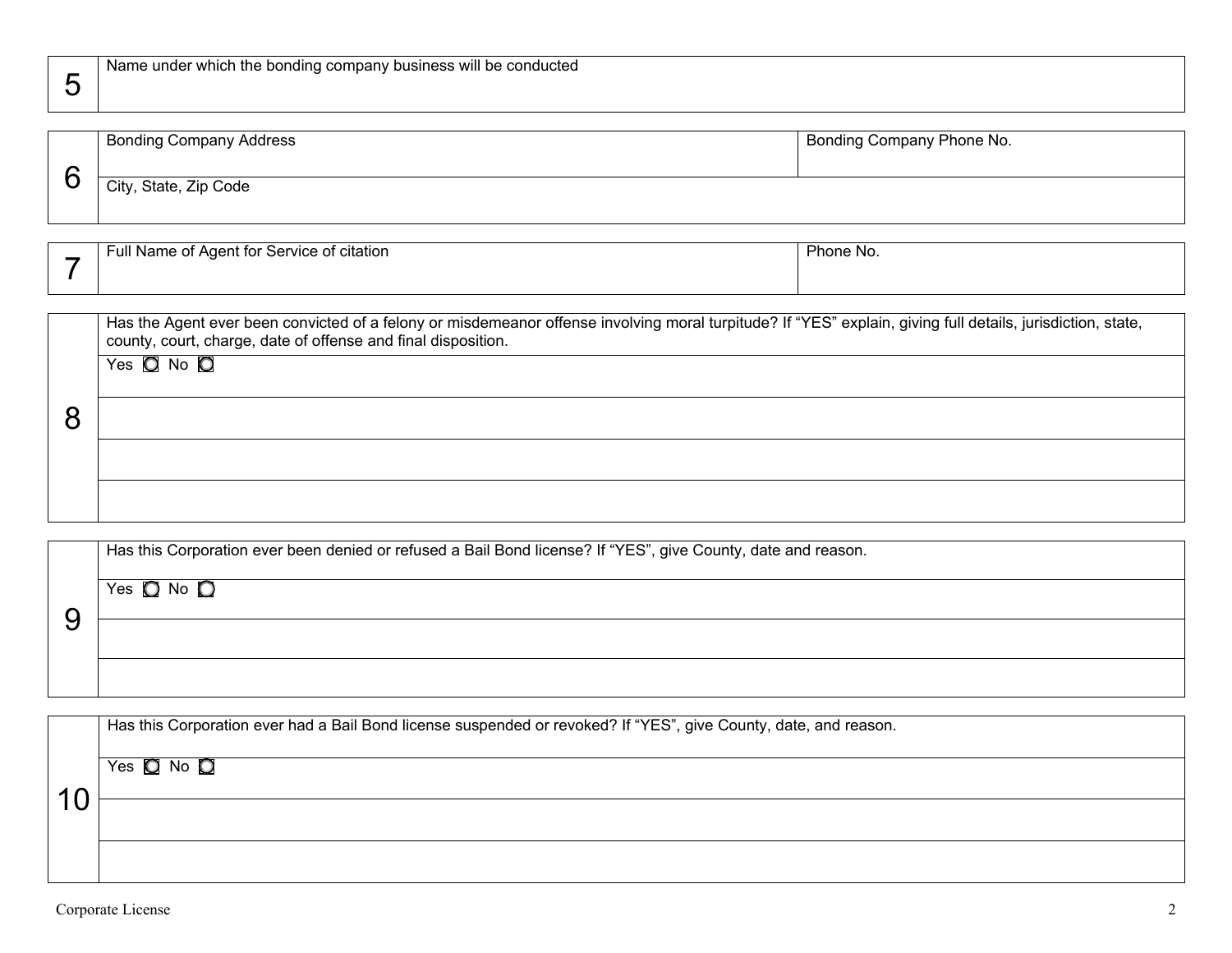| Has agent ever been denied or refused a bail bond license? If "YES", give County, date, and reason. |
|-----------------------------------------------------------------------------------------------------|
| Yes $\bigcirc$ No $\bigcirc$                                                                        |
|                                                                                                     |
|                                                                                                     |
|                                                                                                     |

| Has agent ever had a bail bond license suspended or revoked? If "YES", give County, date, and reason. |
|-------------------------------------------------------------------------------------------------------|
| Yes $\Box$ No $\Box$                                                                                  |
|                                                                                                       |
|                                                                                                       |
|                                                                                                       |
|                                                                                                       |

| Has agent ever worked for, owned or had a financial interest in a bail bonding company? If "YES", give the name, address and dates |
|------------------------------------------------------------------------------------------------------------------------------------|
| Yes $\Box$ No $\Box$                                                                                                               |
|                                                                                                                                    |
|                                                                                                                                    |
|                                                                                                                                    |
|                                                                                                                                    |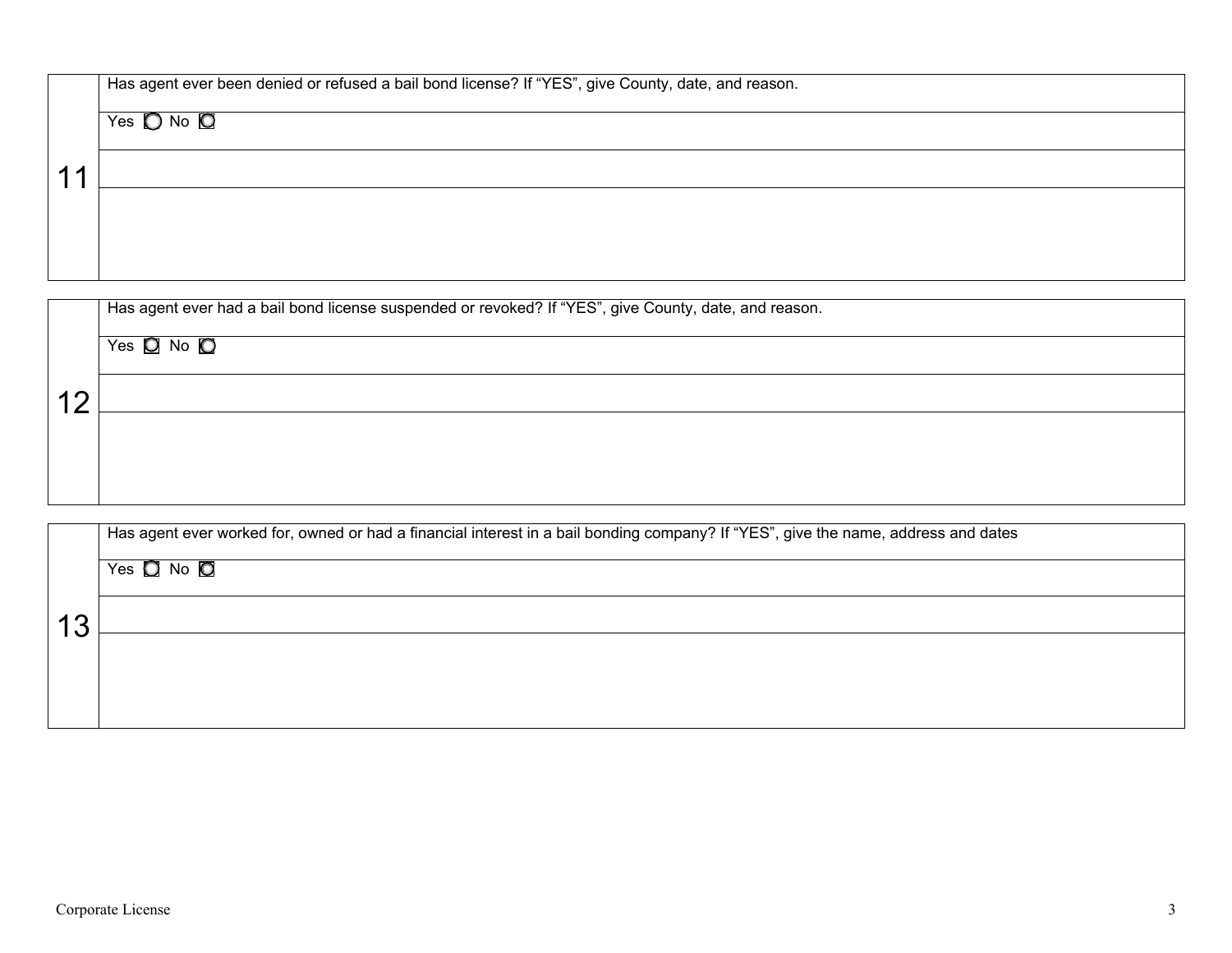|    | List all employees that will be associated with this license, give their name, address, and a Driver's License or Texas Identification No. |      |       |          |                                       |  |  |
|----|--------------------------------------------------------------------------------------------------------------------------------------------|------|-------|----------|---------------------------------------|--|--|
|    | Name of Employee                                                                                                                           |      |       |          | Texas Drivers License or Texas ID No. |  |  |
|    | Address                                                                                                                                    | City | State | Zip Code |                                       |  |  |
|    | Name of Employee                                                                                                                           |      |       |          | Texas Drivers License or Texas ID No. |  |  |
| 14 | Address                                                                                                                                    | City | State | Zip Code |                                       |  |  |
|    | Name of Employee                                                                                                                           |      |       |          | Texas Drivers License or Texas ID No. |  |  |
|    | Address                                                                                                                                    | City | State | Zip Code |                                       |  |  |
|    | Name of Employee                                                                                                                           |      |       |          | Texas Drivers License or Texas ID No. |  |  |
|    | Address                                                                                                                                    | City | State | Zip Code |                                       |  |  |

|  | $^1$ List each County that this Corporation currently has a bail bond license. |  |  |  |  |
|--|--------------------------------------------------------------------------------|--|--|--|--|
|  |                                                                                |  |  |  |  |
|  |                                                                                |  |  |  |  |
|  |                                                                                |  |  |  |  |
|  |                                                                                |  |  |  |  |

|    | List all bail bond final judgments, actual or potential by license's numbers that this Corporation has outstanding in the state of Texas. Give information in<br>the following format: |             |                                                          |               |           |  |  |  |
|----|----------------------------------------------------------------------------------------------------------------------------------------------------------------------------------------|-------------|----------------------------------------------------------|---------------|-----------|--|--|--|
|    | Court                                                                                                                                                                                  | Case Number | Defendants Name                                          | Judgment Date | Liability |  |  |  |
|    |                                                                                                                                                                                        |             |                                                          |               |           |  |  |  |
| 16 |                                                                                                                                                                                        |             |                                                          |               |           |  |  |  |
|    |                                                                                                                                                                                        |             |                                                          |               |           |  |  |  |
|    | Total number of outstanding<br>final judgments                                                                                                                                         |             | Total amount of outstanding final<br>judgment liability: |               |           |  |  |  |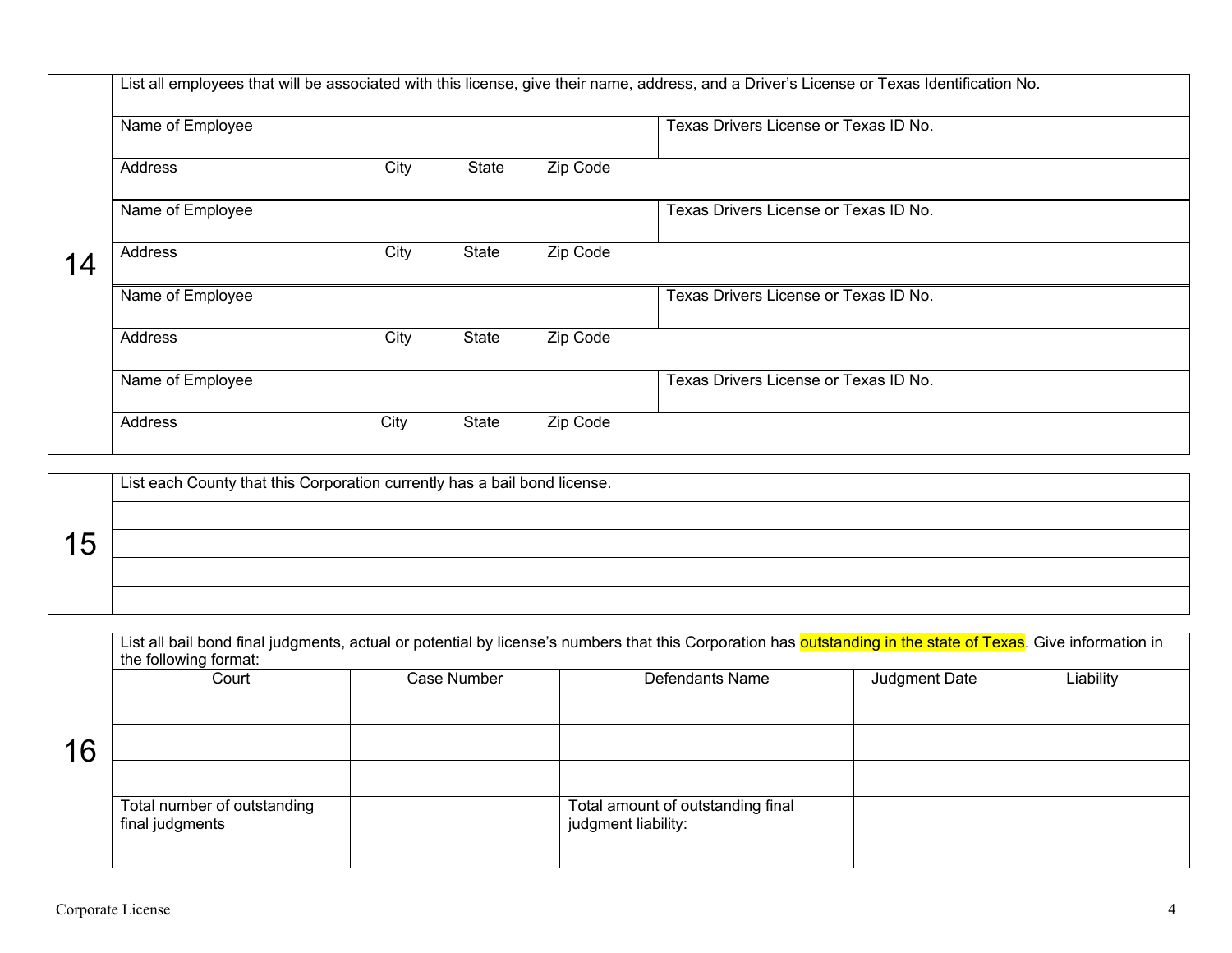

# **Cameron County Bail Bond Board AFFIDAVIT**

IN WITNESS WHEREOF the applicant herein named has caused the foregoing application to be  $\begin{array}{cccc} \text{day} & \text{of} & \text{________} \end{array}$   $\begin{array}{cccc} 20 & \text{and} & \text{acknowledges} & \text{that} & \text{all} \end{array}$ statements and supporting schedules made therein are for the purpose of inducing the Cameron County Bail Bond Board to grant said application and that all statements herein contained are true.

 $\overline{\phantom{a}}$  , and the contract of the contract of the contract of the contract of the contract of the contract of the contract of the contract of the contract of the contract of the contract of the contract of the contrac Signature of Applicant Signature of Applicant

Signature of Applicant Signature of Applicant

Signature of Applicant The Signature of Applicant Signature of Applicant

State of Texas

County of Cameron

The person(s) whose signature(s) appear(s) above, personally appeared before the undersigned, a Notary Public in and for the above named County and State, the day and date stated above, and acknowledged the execution of the set forth, that they are duly authorized to execute the foregoing instrument, and that the statements and representations therein contained are true to the best of their knowledge and belief.

Seal:

\_\_\_\_\_\_\_\_\_\_\_\_\_\_\_\_\_\_\_\_\_\_\_\_ Notary Public in and for Cameron, County State of Texas

Upon notice from the Cameron County Bail Bond Board that this application has been tentatively approved, the applicant shall:

- 1) Deposit with the Cameron County Treasurer, a Certificate of Deposit or a Cashier's check made payable to the Cameron County Treasurer, in the amount of at least \$50,000.00;
- 2) Or execute in trust to the Cameron County Treasurer, a deed to non-exempt real property of the value of not less than \$50,000.00, the condition of the trust being that the property may be sold to satisfy any forfeitures made in bonds executed by the applicant after such notice and upon such conditions as are provided in the Bail Bond Reform Act.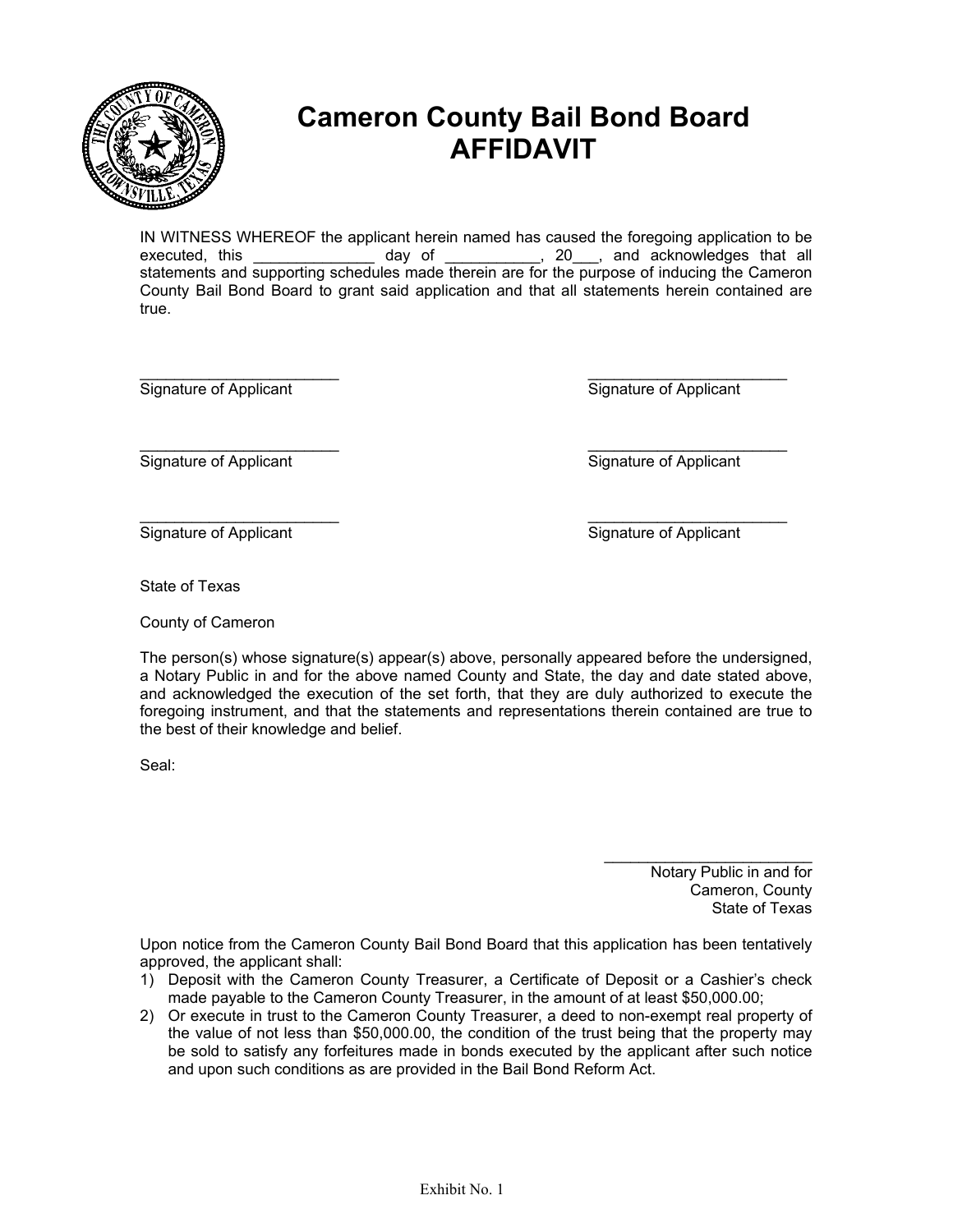## AFFIDAVIT OF PROMISE TO ADVICE BOARD OF ANY BONDS WRITTEN OUTSIDE OF CAMERON COUNTY

I, **I** as applicant hereby declare that I will advise the Bail Bond Board Administrator of any bonds that I write in any jurisdiction outside of Cameron County, and that bonds written outside of Cameron County shall be subtracted from my bail bond security. It will be my responsibility to provide documentation to the Bail Bond Board Administrator when an out of County case has been dismissed. At that time, the bond amount will be added back to my bail bond security.

Applicant's Signature

**Typed Name** 

Sworn and Subscribed before me this the \_\_\_\_\_ day of \_\_\_\_\_\_\_\_\_\_\_\_\_\_\_\_, A.D., 20\_\_\_\_\_, by \_\_\_\_\_\_\_\_\_\_\_\_\_\_\_\_\_\_\_\_\_\_\_\_\_\_\_\_\_\_\_\_\_, applicant.

Witness my hand and seal of office on this day of the state of the state of the state of the state of the state of the state of the state of the state of the state of the state of the state of the state of the state of the

\_\_\_\_\_\_\_\_\_\_\_\_\_\_\_\_\_\_\_\_\_\_\_\_\_\_\_\_\_\_\_\_\_\_ Notary Public in and for the State of Texas